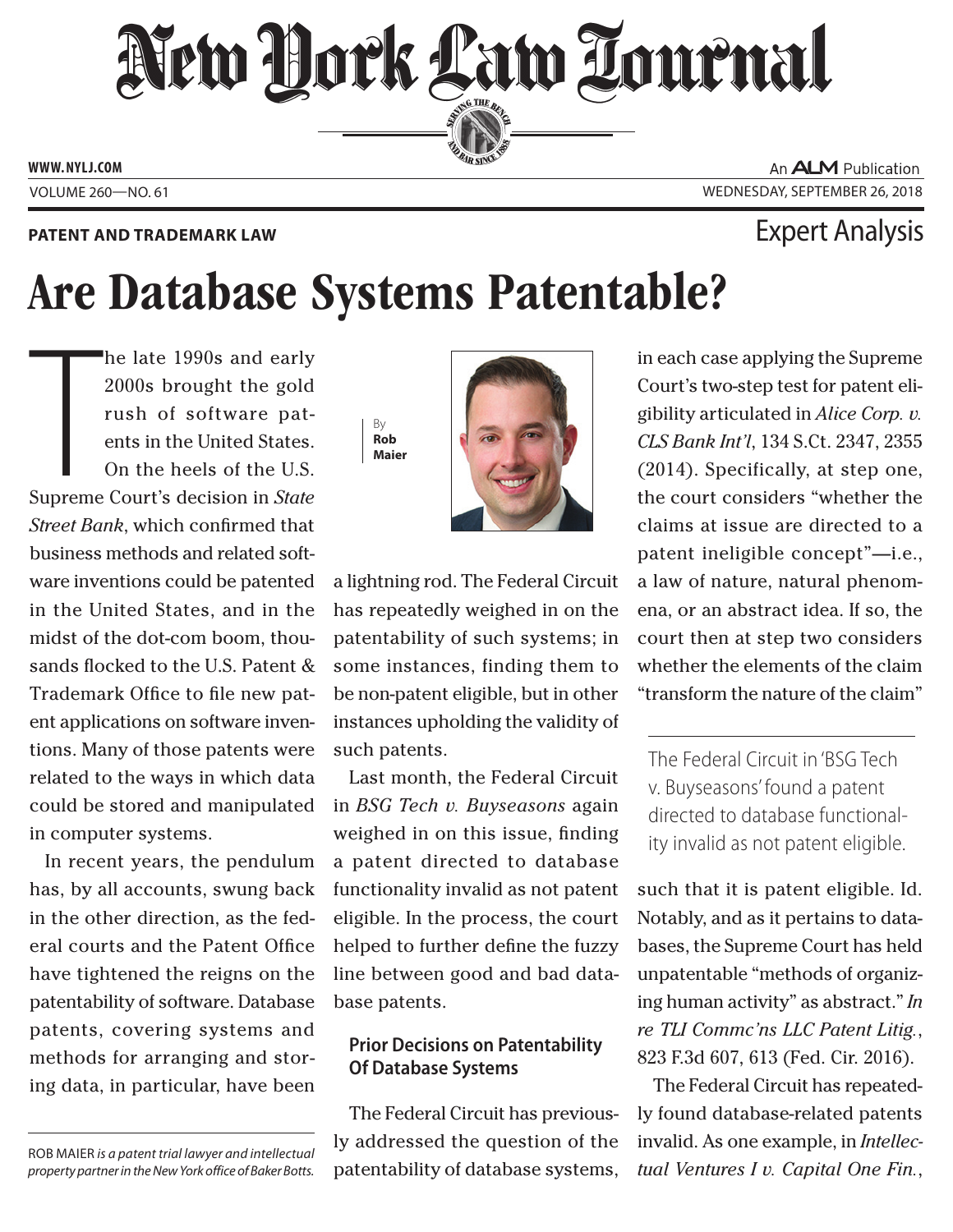850 F.3d 1332 (Fed. Cir. 2017), the court found that inventions covering XML data storage systems were, "at their core, directed to the abstract idea of collecting, displaying, and manipulating data," and that the series of generic computer components used to carry out that idea were "simply not enough under step two." Id. at 1340. In another such case, *ZKey Investments v. Facebook*, 708 Fed.Appx. 681 (Fed. Cir. 2018), the Federal Circuit considered a patent directed to a database management system that stores

While 'Enfish' and 'Visual Memory' provided examples of database systems that were found patent-eligible, the Federal Circuit here reconfirmed that, as in the past, some database patents will fall on the other side of the line.

user profile information, and found it claimed only the abstract idea of "collecting, storing, and sharing information of registered users with other registered and non-registered users," and did not add any inventive concept.

However, in other cases, the Federal Circuit has found databases patent-eligible. For example, in *Enfish v. Microsoft*, 822 F.3d 1327, 1337 (Fed. Cir. 2016), the Federal Circuit concluded that patent claims related to database structure were not abstract because their focus included a new and particular "self-referential table [that] functions differently than conventional database structures." The table enabled programs to construct databases in new ways and more efficiently than they could with prior systems, and the Federal Circuit distinguished this as a technological improvement in computer functionality, which differed from other tasks "for which a computer is used in its ordinary capacity." Id. at 1336. Similarly, in *Visual Memory v. NVIDIA*, 867 F.3d 1253 (Fed. Cir. 2017), the Federal Circuit determined that the claims there were directed to "an improved memory system," which configured operational characteristics of a computer's memory based on the kind of processor it was mated to—again, according to the Federal Circuit, an improvement in the way that computer systems store and access data. Id. at 1256-57, 1259.

#### **The Federal Circuit in 'BSG Tech'**

The Federal Circuit has now again weighed in on the patentability of a database system patent. BSG Tech sued Buyseasons for infringement of three patents related to systems and methods for indexing information stored in wide access databases. The patents—U.S. Patent Nos. 6,035,294, 6,243,699, and 6,195,652—are directed to a

"self-evolving generic index" for organizing information stored in a database. The claimed indexing software organizes information about various items using classifications, parameters, and values. As an example, information about a car could be organized as a series of classifications such as a first "Automobile" classification, a second "Used Vehicle" classification, and a third "Sports Utility Vehicle" classification.

According to BSG Tech, prior database systems provided similar hierarchical-type classification systems, but suffered from several shortcomings in that they were somewhat rigid and did not allow for classification of wide ranges of products and services, and did not allow users to sort records based upon customized parameters. BSG Tech argued that the asserted patents overcame these shortcomings because they allowed users to add new parameters, guided by the patented system, which would help the users to maintain consistency in how they describe items by providing information about parameters that previous users chose in similar classification systems.

Buyseasons moved to dismiss the suit based on its contention that all asserted patent claims were invalid under §101. Judge Schroeder of the Eastern District of Texas converted the motion to dismiss into a motion